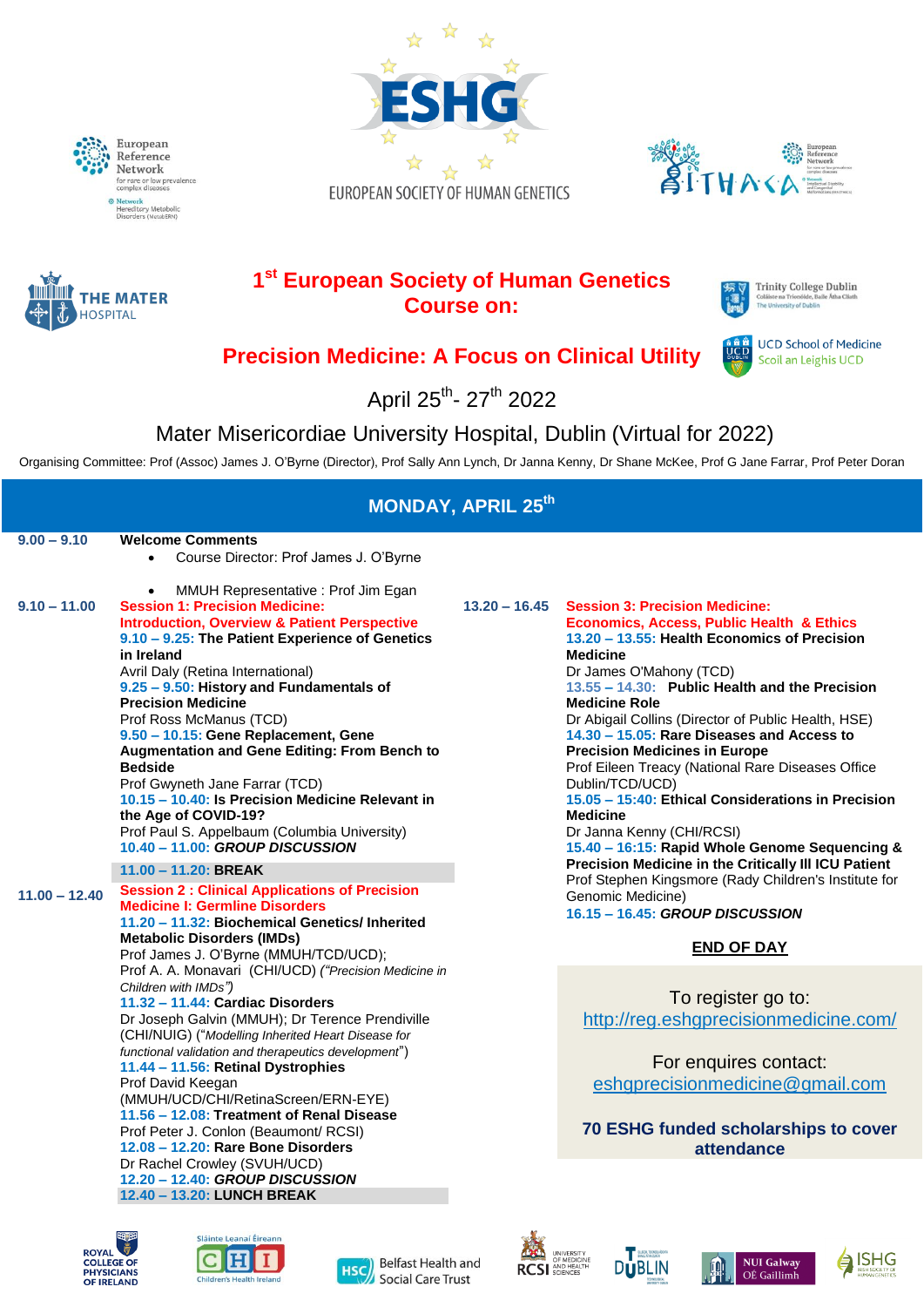







#### **TUESDAY, APRIL 26th 9.00 – 9.05 Welcome to Day 2**  TCD Representative: Prof Michael Gill  **9.05 – 10.55 Session 4: Clinical Applications of Precision 13.30 – 16.40 Medicine II: Germline Disorders Session 6: Challenges in Precision Medicine: Data/ Interpretation/ Literacy 9.05 – 9.35: Pharmacogenetic Testing in Clinical Practice** Prof Jesse J. Swen (Leiden University Medical Center, The Netherlands) **13.30 – 14.10: What's baby, what's bathwater? Pulling genomic data and health records together to deliver diagnostics in rare disorders** Dr Shane McKee (Belfast HSC Trust) **Clinical Application of Precision Medicine in: 9.35 – 9.47: Neuromuscular Disease** Prof Declan O'Rourke (CHI/UCD/TCD/ERN-NMD) **14.10 – 14.50: Variant Interpretation/Reinterpretation And implications in Precision Medicine** Dr Sinéad Howard (NGS Lab, MMUH) **9.47 – 9.59: Neurocutaneous Disorders** Dr Deirdre Donnelly (Belfast Health and Social Care Trust) **14.50 – 15.30: Clinical Pitfalls in Genomic/ Precision Medicine** Prof Sally Ann Lynch (CHI/UCD) **9.59 – 10.11: Epilepsy**  Dr Kathleen Gorman (CHI/UCD) **15.30 – 16.10: Increasing the Literacy in Genomic/ Precision Medicine: The role of European Society of Human Genetics**  Prof William Newman (Manchester University NHS Foundation Trust/University of Manchester) **10.11-10.23 Cystic Fibrosis** Prof Paul McNally (CHI/RCSI) **10.23 – 10.35: Diagnosis and Treatment of Sickle Cell Disease** Prof Corrina McMahon (UCD/TCD/CHI) **16.10 – 16.40:** *GROUP DISCUSSION* **10.35 – 10.55:** *GROUP DISCUSSION* **END OF DAY 10.55 – 11.10: BREAK 10.55 – 13.30 Session 5: Clinical Applications of Precision Medicine III: Focus on Mitochondrial/ Prenatal and Lipid Disorders**

**11.10 – 11.35: Precision Medicine in Mitochondrial Disease Service and Mitochondrial Donation**

Prof Grainne Gorman (Newcastle upon Tyne Hospitals NHS Foundation Trust/Newcastle University)

**11.35 – 11.55: Acute Genomics in the Prenatal Setting – Improving Outcomes for Families** Dr Samantha Doyle (NMH/UCD)

### **11.55 – 12.10: Application of Precision Medicine to Dyslipidaemia**

Dr Kathryn Ryan (South Eastern HSC Trust/ Chair - NI regional Familial Hypercholesterolaemia Group)

**12.10 – 12.30: Evolution of Genetic Counselling in the era of Precision Medicine** Dr Alana Ward (National Rare Disease Office,

**12.30 – 12.50:** *GROUP DISCUSSION*

**12.50 – 13.30: LUNCH BREAK**



Dublin)











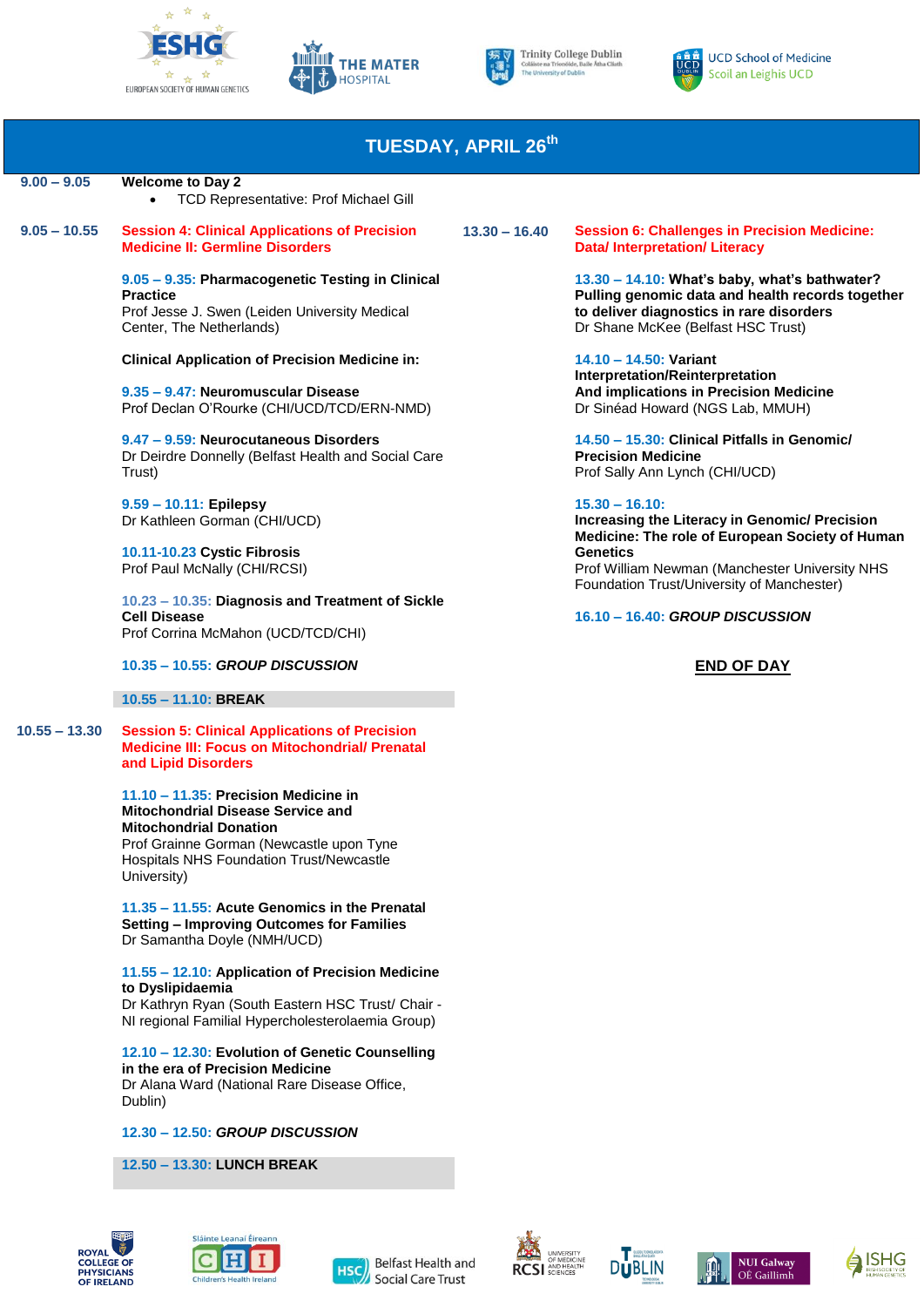







| <b>WEDNESDAY, APRIL 27th</b> |                                                                                                                                                                       |                 |                                                                                                                                                                                          |  |  |
|------------------------------|-----------------------------------------------------------------------------------------------------------------------------------------------------------------------|-----------------|------------------------------------------------------------------------------------------------------------------------------------------------------------------------------------------|--|--|
| $9.00 - 9.05$                | <b>Welcome to Day 3</b><br>UCD Representative: Prof Peter Doran                                                                                                       |                 | Lunch Time Industry Talk:                                                                                                                                                                |  |  |
| $9.10 - 11.00$               |                                                                                                                                                                       |                 | "Precision Medicine 2025: Making Medical<br><b>Genomics Easy for all Clinicians"</b>                                                                                                     |  |  |
|                              | <b>Session 7: Clinical Applications of Precision</b><br><b>Medicine IV: Focus on Cancer &amp; Somatic</b><br><b>Disorders</b>                                         |                 | Prof John M. Greally (Albert Einstein College of<br>Medicine and Montefiore Medical Center, NY)                                                                                          |  |  |
|                              | 9.05 - 9.50: Insights Offered by Cancer Whole<br><b>Genome Sequencing</b>                                                                                             | $14.00 - 16.30$ | <b>Session 9: Precision Medicine: New Frontiers</b>                                                                                                                                      |  |  |
|                              | Prof Serena Nik-Zainal (University of Cambridge)                                                                                                                      |                 | 14.00 - 14.15: Precision Medicine in Amyotrophic<br>Lateral Sclerosis: Are we there yet?                                                                                                 |  |  |
|                              | <b>Clinical Application of Precision Medicine in:</b>                                                                                                                 |                 | Prof Orla Hardiman (Beaumont Hospital/TCD)                                                                                                                                               |  |  |
|                              | 9.50 - 10.02: Breast Cancer<br>Prof David Gallagher (St James's Hospital/ TCD)                                                                                        |                 | 14.15 - 14.40: New Education and Careers<br>Required: How to start to populate the Precision<br><b>Medicine landscape</b>                                                                |  |  |
|                              | 10.02 - 10.14: Ovarian Cancer<br>Prof Karen Cadoo (St James's Hospital/ TCD)                                                                                          |                 | Prof Ute Moog (Chair - European Board Medical<br>Genetics/Heidelberg University Hospital)                                                                                                |  |  |
|                              | 10.14 - 10.26: Endometrial Cancer<br>Prof Donal Brennan (MMUH/SVUH/ UCD)                                                                                              |                 | 14.40 - 15.05: Increasing Literacy in Precision<br>Medicine: The role of the European Reference<br><b>Networks for Rare Diseases</b>                                                     |  |  |
|                              | 10.26 - 10.38: Familial Colorectal Cancer:<br><b>Emerging Clinical Recognition and Insights in</b><br><b>Precision Medicine</b><br>Prof Padraic MacMathuna (MMUH/UCD) |                 | Prof Franz Schaefer (Heidelberg University Center for<br>Pediatrics and Adolescent Medicine, and Center for<br>Rare Diseases/ERKNet)                                                     |  |  |
|                              | 10.38 - 11.00: GROUP DISCUSSION                                                                                                                                       |                 | 15.05 - 15.30: Precision Diagnostics &<br><b>Therapeutics in Mosaic Overgrowth</b><br>Dr Leslie Biesecker (Centre for Precision Health<br>Research NIH/USA)                              |  |  |
| $11.15 - 13.30$              | <b>Session 8: Precision Medicine: Next Generation</b><br><b>Technologies</b>                                                                                          |                 | 15.30 - 15.55: Precision Medicine: The European<br>context and the next steps                                                                                                            |  |  |
|                              | 11.15 - 11.40: MultiOmics and Precision<br><b>Medicine: Focus on Epigenomics</b><br>Dr Therese Murphy (TU Dublin)                                                     |                 | Prof Maurizio Scarpa Director, Regional Coordinating<br>Centre for Rare Diseases, Udine University Hospital,<br>Italy) & ERN Coordinator For Hereditary Metabolic<br>Diseases (MetabERN) |  |  |
|                              | <u>11.40 – 12.05: The Role of Gene Delivery in the</u><br><b>Clinical Translation of Gene-Based Therapeutics</b><br>Prof Sally-Ann Cryan (RCSI)                       |                 | 15.55 - 16.25: GROUP DISCUSSION                                                                                                                                                          |  |  |
|                              |                                                                                                                                                                       |                 | 16.25 - 16.30: CLOSING COMMENTS                                                                                                                                                          |  |  |
|                              | 12.05 - 12.30: Artificial Intelligence & Machine<br>Learning in the era of Precision Medicine<br>Dr Sudipto Das (RCSI)                                                |                 | Course Director: Prof James J. O'Byrne                                                                                                                                                   |  |  |
|                              | 12.30 - 12.55: Deep learning and single cell<br>RNA-seq: understanding and predicting<br>response to TIL therapies<br>Dr Pilib Ó Broin (NUIG)                         |                 | <b>END OF COURSE</b>                                                                                                                                                                     |  |  |
|                              | 12.55 - 13.10: CAR T Cell Therapies Focus<br>Dr Roisin O'Cearbhaill (Memorial Sloan Kettering<br>Cancer Center/ Weill Cornell Medical College)                        |                 |                                                                                                                                                                                          |  |  |
|                              | 13.10 - 13.30: GROUP DISCUSSION                                                                                                                                       |                 |                                                                                                                                                                                          |  |  |
|                              | 13.30 - 14.00: LUNCH BREAK                                                                                                                                            |                 |                                                                                                                                                                                          |  |  |
|                              |                                                                                                                                                                       |                 |                                                                                                                                                                                          |  |  |